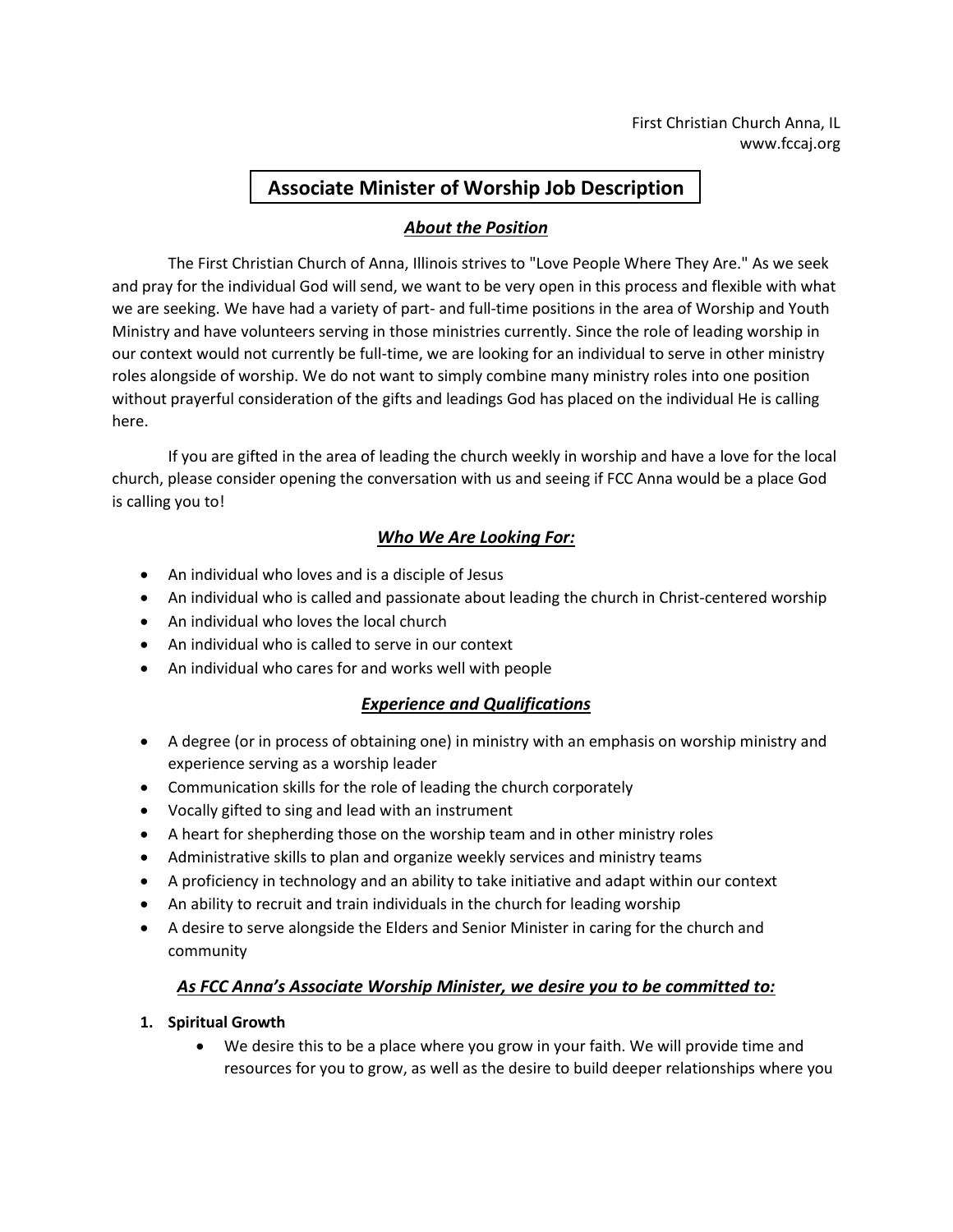can share in that growth as part of the church. No ministry staff is above this need to simply belong to the church.

### **2. Family Care**

• We desire this to be a place where your family can flourish. Whether that means your immediate family or time to visit with your extended family, FCC Anna is committed to you loving and serving them. This is not a ministry role where you will be expected to neglect your family.

### **3. Personal Growth**

• We desire opportunities for you to personally grow as a more effective minister. We will provide the time and resources to be a part of conferences or training. You will have time to meet with other ministers and develop mentor relationships. We are also open to discussions on helping with continuing education.

### **4. Organizational Skills**

• We desire the ministry at FCC Anna to be a place where you learn and grow in the area of organizing and administrative tasks. You will be expected to plan and execute services and events, work within the budget, and organize and schedule with people within the church. This includes adapting with technology and including the church in that process. We desire that you grow and become more effective in this area.

# *Responsibilities Included*

- **1. Sunday Morning Service Planning in coordination with Senior Minister**
- **2. Practice with the worship team weekly**
- **3. Operation, maintenance and purchase of worship equipment**
- **4. Part of maintaining the church's social media presence**
- **5. Recruiting and Training**
- **6. Serving in other ministry roles:**
	- As we have already noted, we are seeking someone with a broader desire for ministry than just the role of worship ministry. Our desire is to work with you in this area, and so here are some of the ministry areas we initially identified:

- Youth (6<sup>th</sup> – 12<sup>th</sup>), Children, Discipleship (small groups), Pastoral Care, Preaching, Outreach

• PLEASE NOTE: The above list is not exhaustive; we are eager to begin a conversation and develop this within the first year or two of ministry

# *Who We Are*

### **History and Community**

First Christian Church of Anna is church with a 125-year legacy. About 10 years ago we moved to a new building on the edge of town where we have an opportunity to grow. Anna is located in Union County